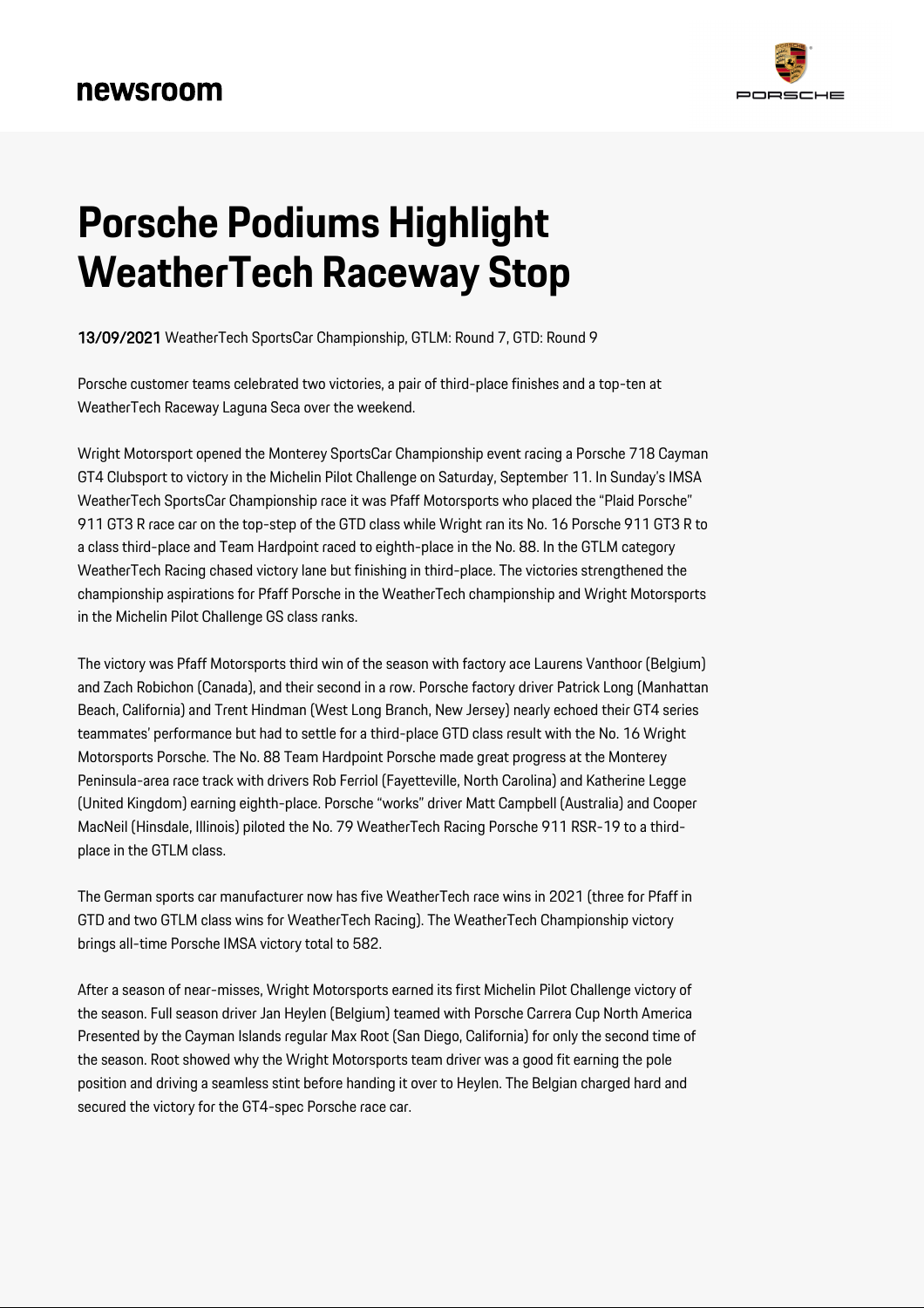

### **Comments after the race**

The IMSA WeatherTech SportsCar Championship will next run at the Grand Prix of Long Beach in California on September 24 – 25. The penultimate IMSA Michelin Pilot Challenge will come at VIRginia International Raceway, October 7 – 10.

Matt Campbell, Driver, No. 79 WeatherTech Racing Porsche 911 RSR-19.

"We were P3 in the end, so not too unhappy. We would have liked to have been in a position to fight with the Corvette cars a little bit more, but it wasn't in the cards today. We can try to do that at Long Beach with Mathieu (Jaminet) in the WeatherTech Porsche. We couldn't get a yellow at the right time to help us get in a position to fight later in the race."

#### Cooper MacNeil, Driver, No. 79 WeatherTech Racing Porsche 911 RSR-19.

"We were strategizing for a late race caution that never came. It was a good race by the Corvette guys, their cars were super strong. Matt drove a good final stint. It was a decent points day for us. We will regroup and see what we can improve on the car for Long Beach which is a street course. We will keep chipping away at it for the next one and see what happens."

Laurens Vanthoor, Driver, No. 9 Pfaff Motorsports Porsche 911 GT3 R.

"Super happy! Two in a row is perfect. We are in the roll. The car was very good on the long run, we could manage the tires. I have been feeling very comfortable in the car the last few races. We have dialed in a good setup. The goal is the championship."

#### Zach Robichon, Driver, No. 9 Pfaff Motorsports Porsche 911 GT3 R.

"The team needs to take a lot of credit for this one. We recognized a problem and we fixed it. It feels great. We knew we could do it. At Lime Rock everything came back into place. This is what happens when you have a great group of guys. We are the sum of our parts.

#### Patrick Long, Driver, No. 16 Wright Motorsports Porsche 911 GT3 R.

"It was a super-challenging race and a game of tire strategy. We tried two different things in each of our two final stints and really found a great balance at the end. Unfortunately, we ran out of time to catch the No. 1 car ahead, and we had to settle for third. Great job by the team. I wish I had a little more for them today, but we'll keep our head down and keep these podiums coming until the end of the year and see where we shake out."

#### Trent Hindman, Driver, No. 16 Wright Motorsports Porsche 911 GT3 R.

"Obviously, we really wanted to convert qualifying to the same result in the race today. We just, unfortunately, came up a little short, and that's okay. It was still a beautifully executed race by the Wright Motorsports guys. A big thanks to 1st Phorm, Mountain Motorsports, and Ryan Hardwick for all their support and making this happen. We have a couple of really good key points that we'll work on going into Long Beach and be as equally as racey there."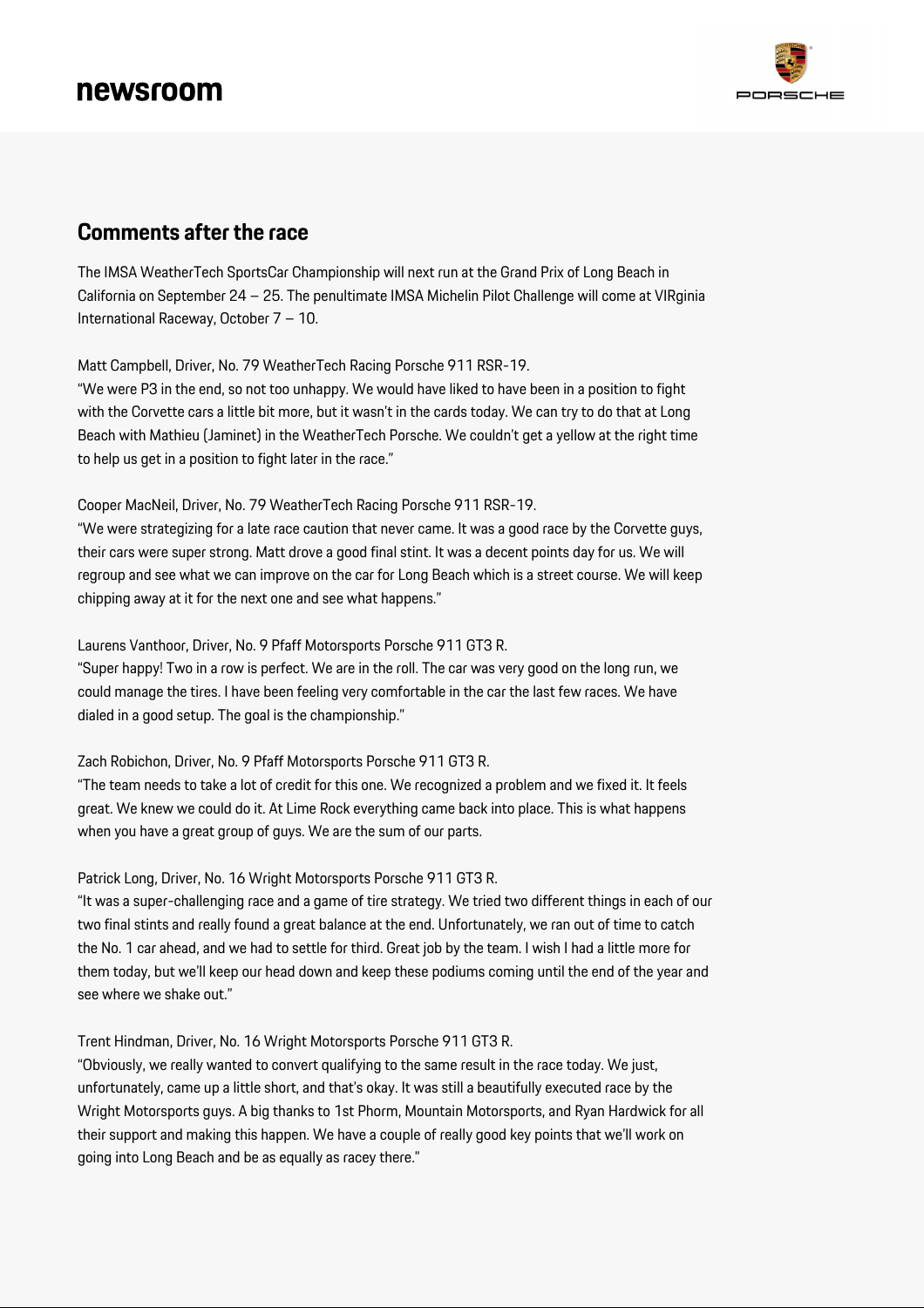

Rob Ferriol, Driver, No. 88 Team Hardpoint Porsche 911 GT3 R.

""In racing, lady luck always gets a vote and in my stint a lot of things happened ahead of me that I was able to take advantage of and gain some positions. There were a lot of positives from the team's perspective, from a driver's perspective. We got inside the top 10 again. I don't think that reflects how much better we've done since the last time we came out, but that first stint was an indicator of being able to start to work our way to the front at the start rather than holding on at the rear.

"Katherine got in and was right there with the leaders in the last half hour of the race. I think that's a testament not just to her driving, but that we're starting to get this car in a competitive window. And that's what we want."

Michelin Pilot Challenge. Jan Heylen, Driver, No.16 Wright Motorsports Porsche 718 Cayman GT4 Clubsport.

"It was a super race for the whole team and a big thank you goes to Ryan [Hardwick, regular team driver] for putting us out here even though he's missing the race. I can't say enough about his commitment to the program, and to pay him back with a win is just awesome. Max was our natural stand-in, and he did an awesome job like he did at Sebring. It's great to have guys like Max on the program and to be able to give them a place when the opportunity comes. John Wright and Bobby Vigilone have put a lot of hard work into this program and it's nice to see all the payoff. Max did a really good job qualifying on pole first, and then his first stint, he did great controlling the race. We won the race and the BMW lost some valuable points. Today put us back in the championship and couldn't have gone any better. We're ready for Ryan to come back and finish the season strong."

Max Root, Driver, No.16 Wright Motorsports Porsche 718 Cayman GT4 Clubsport. "It was a really interesting race. It was pretty easy on my stint. I kept it clean and kept the car up front. I was on the edge of my seat for Jan's entire stint. I'm happy to finish up in first for the team, for Ryan Hardwick, 1st Phorm, and everyone involved."

# **VQUIRI**





#### **Tom Moore**

IMSA WeatherTech SportsCar Championship Darkhorse Autosport (for US media only) +1 615 509 5000 tom@darkhorseautosport.com

#### **Frank Wiesmann**

770-290-3414 frank.wiesmann@porsche.us